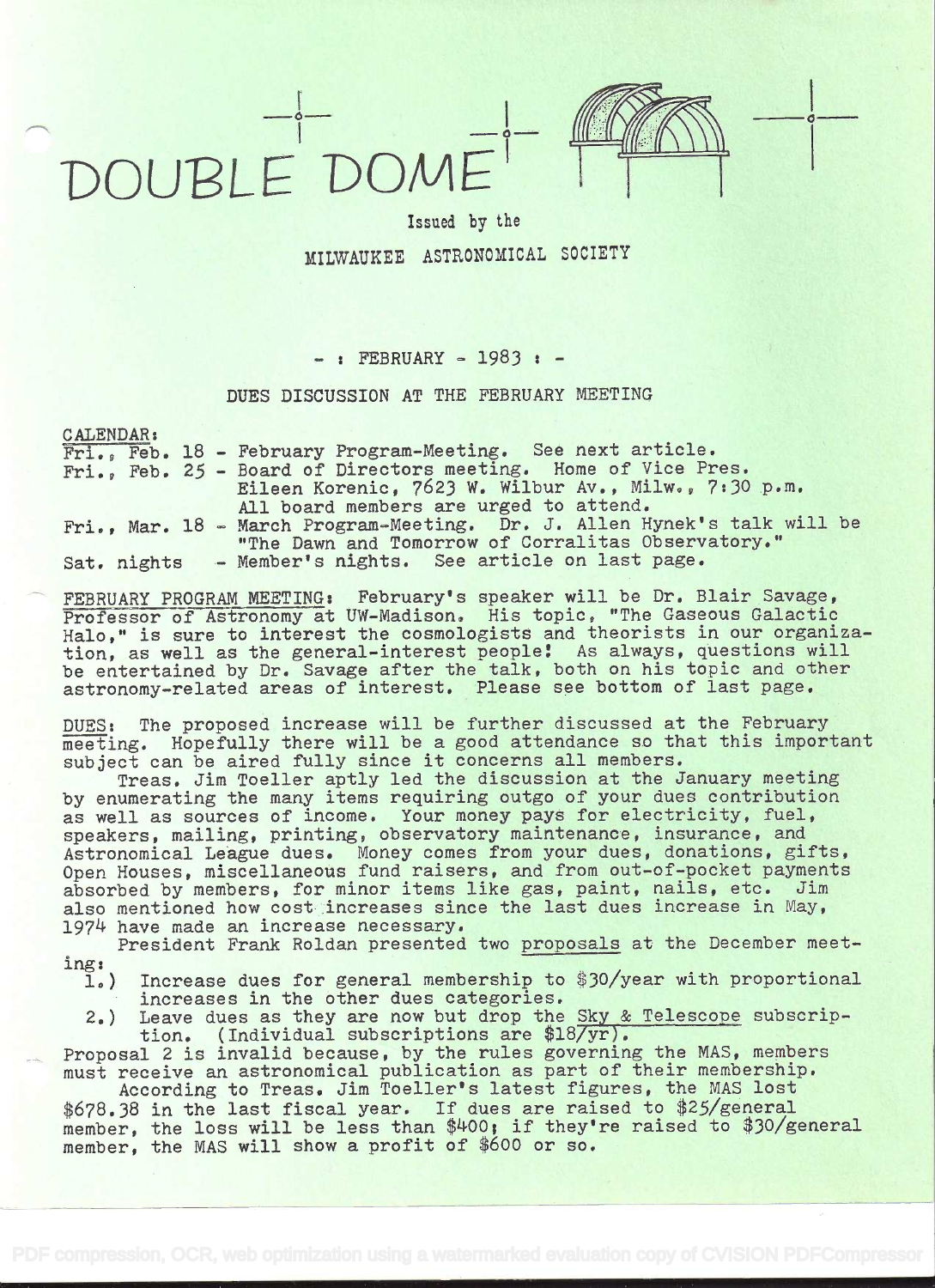Now you have all the facts. Try to attend the February Program-Meeting to further discuss and hopefully arrive at a compromise to settle the issue.

the issue. The "Double-Dome" apologizes for a misstatement last month. If new dues figures are reached they will go into effect for all new member applications beginning in March. Members on the current MAS roster will be billed at the higher figures when the new MAS fiscal year begins in September.

A LOT OF PEOPLE SHOWED UP at the January program-meeting, a vast improvement over the attendance at some recent ones.

All enjoyed Dr. Robert West's talk on fossils and early earth history. Remember that non-members are always welcome at the General Program-Meetings. There is no admission charge.

ROLL OUT THE RED CARPET for new members R. Dennis Horvath of Greendale and Sharon Mason of Racine.

Welcome to the Milwaukee Astronomical Society.

Since the MAS by-laws require that new applicants be approved by the board of directors they are not introduced to the general membership at the program-meeting until the general meeting following approval.

One more thing. New members are encouraged to attend the general meeting. You will be introduced without embarrassment.

26" TELESCOPE UPDATE: The polar axis is assembled and the support rollers are almost ready. Large parts need machining. Please call Bill Tuerck at 782-2844 if you have access to large machinery or can arrange to get some of the work done.

It would be nice if the 'scope were operable in time for the 1984 National Convention!

ALCON '84 UPDATE: The MAS has offered to host the 1984 National Astronomical League Convention. The League is waiting for other valid bids from other societies and will soon let us know.

MAS Program Chairman Dan Koehier can use more people on the Alcon committee. Inform him what you'd like to do. None of the tasks are particularly time-consuming if we have enough help.

"NORTHERN LIGHTS," The North Central quarterly newsletter will publish its first issue of the year this month.

In addition to reporting what other societies in the region are doing, "Northern Lights" also contains interesting and unusual astronomical items. Items for publication are welcome even if you are not a subscriber.

Annual subscriptions are \$2.50 for the four editions. A sample copy will be on display at the next MAS Program-Meeting.

Remit to Mr. James Fox, 14601 55th St. S., Afton, Minn. 55001.

HERE'S A REMINDER that your 1983 Canadian Handbook is available. You may pick up your pre-ordered copy at the February program-meeting from Treas. Jim Toeller, or, if you prefer, at his home at 407 W. Mall Rd., Glendale. The price is \$5.00 per copy.